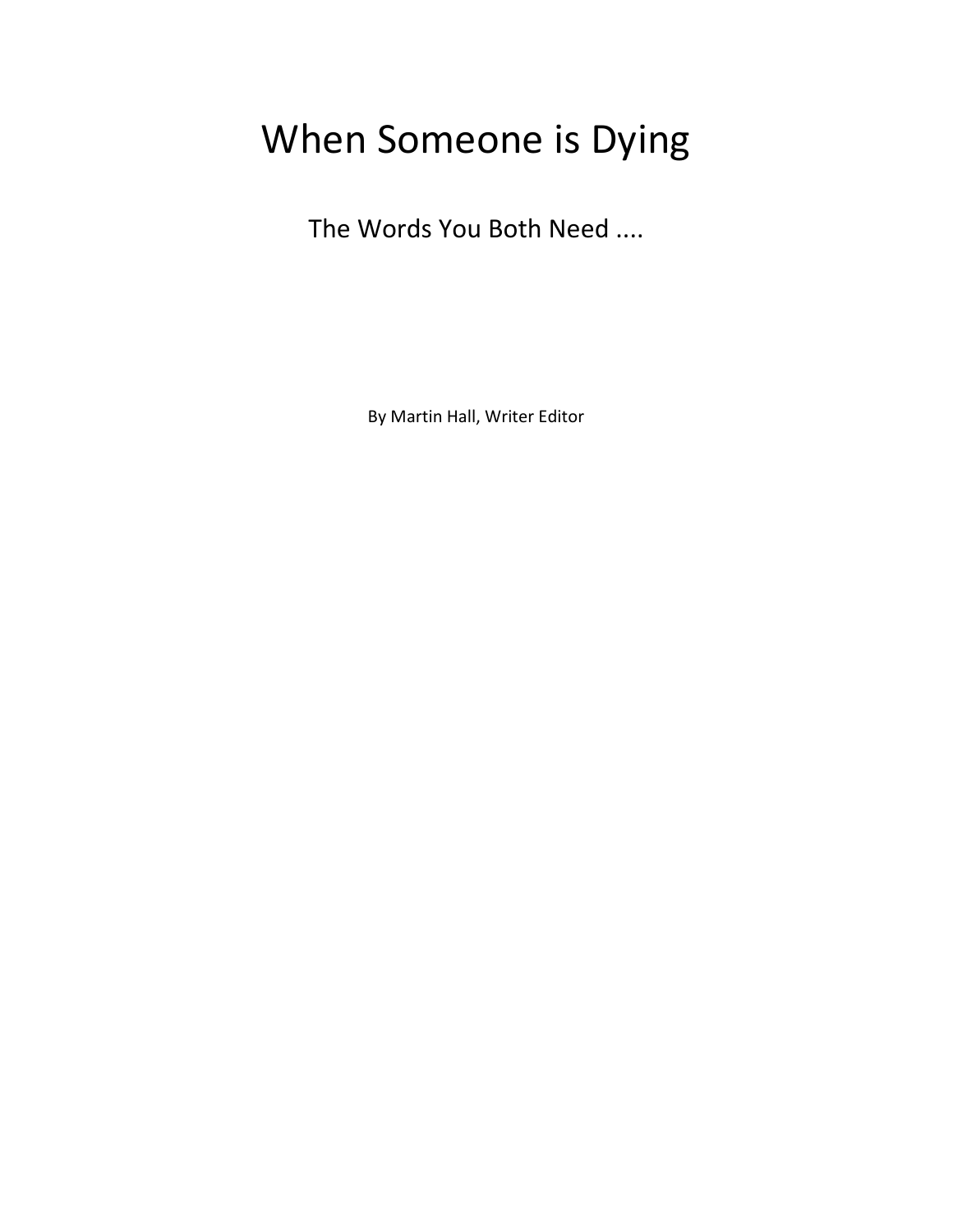#### **Introduction**

Dealing with the impending death of someone important to you in an ordeal of unequalled difficulty. The difficulty is amplified when you have to find the words to tell that person that he or she is dying.

The purpose of this book is to give you the words to open a meaningful dialogue between you and someone you care about who is dying.

Some of us deal with the impending loss of a loved one by default. We never really discuss and share what is so painfully obvious. In the process, we foreclose the possibility of creating the intimacy we both desire and need, and our dying loved one is then left to face death alone.

Some of us choose to have somebody else say the words for us: a minister, priest, doctor, nurse, social worker or friend.

And some of us choose to challenge our understanding and change our own feelings about death.

In many cases, the dying one already knows the truth, even though you and he haven't talked about it. Diverse signals have already reached him; words have been said and words have been left unsaid. He has observed what doctors and nurses and family and friends have done and have not done. Yet how difficult it is to speak frankly with him about what is so obvious to both of you.

We give you specific tools to approach the subject; help you recognize the stages of a person who is dying will most likely, although not necessarily, experience; and leave you with a sense that death, the most fearfully contemplated event in our lives, may be an opportunity for you and him to share a degree of intimacy supply not probably under any other circumstances.

No matter what you might expect the experience of dying to be  $-$  or what may follow that experience – it is a critical first step to recognize that all of your actions or inactions during this critical period should be based upon an understanding of the dying person's expectations, beliefs and capacities. Working within the context of his belief system and current emotional and physical capacities is critical.

It is for this reason that we present information intended to help you identify and asses the dying person's perspective of this process. We review the typical stages of dying, telling you what he is likely to say during each stage, and we review typical beliefs and perspectives of what may follow death. Based upon this understanding, the opening of new channels of communication, intimacy and love becomes a challenging, yet very achievable and satisfying goal.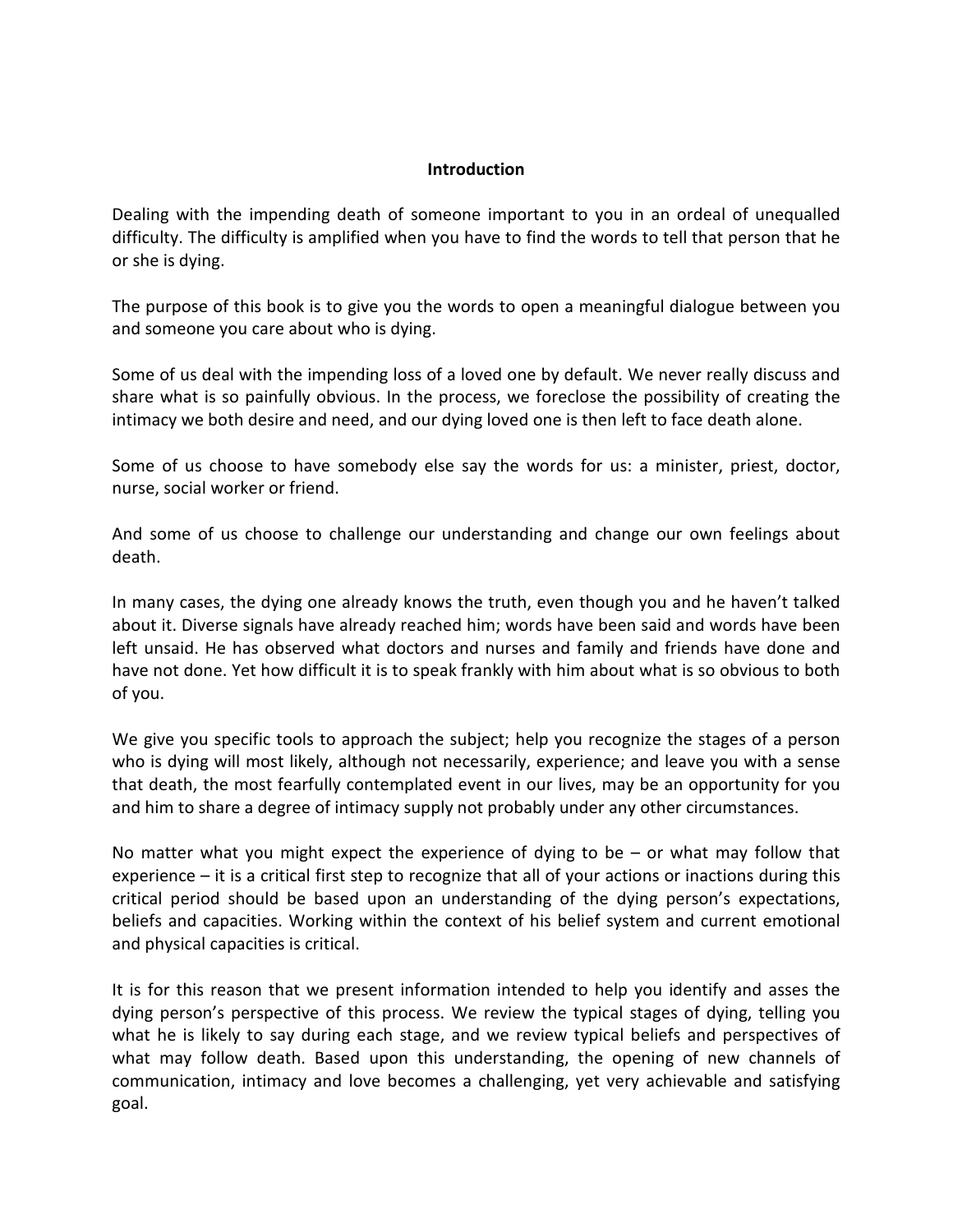What follows may be as much about you as about the one you're losing.

While the main focus here is not on the trauma of sudden death or the unfairness of the untimely loss of a young loved one, we believe that much of the following will be enlightening and comforting in dealing with your loss.

Our information comes from a rather wide variety of sources. We have talked with doctors, nurses and other health care professionals; with non-professionals who are in contact with the dying; and with family members and friends who have lost a loved one. We ourselves have lost a loved one and have been motivated to do this project for that reason.

It is our wish to help you through this most difficult time, and we hope that you will share what you find to be true with others you may know who are having to deal with the death of someone they love.

Martin Hall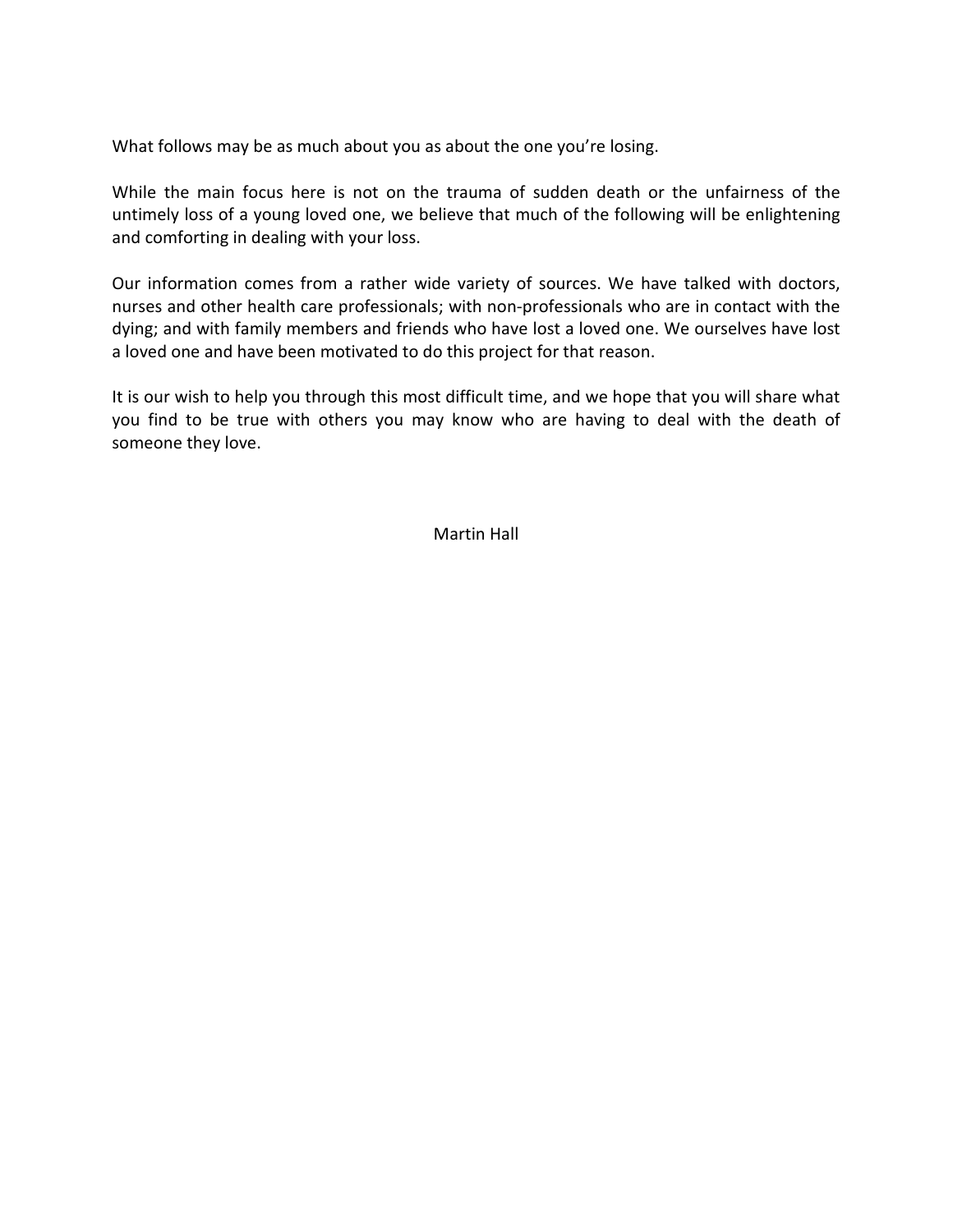#### **Contents**

Dedication Acknowledgements Introduction

Chapter One A Family Who Couldn't Find the Words Louise Heckendorf The mother of a dying young woman shares the experience of being unprepared for her loss

Chapter Two Clues to Recognizing The Stages of Dying Martin Hall, Louise Heckendorf, Aqdas Kuraishi, M.D., Claudia Hall, R.N. A series of examples of various stages experienced by terminally ill patients

Chapter Three A Nurse's Approach To the Problem Claudia Hall, R.N. Presents the point of view of a nurse who deals with terminally ill patients

Chapter Four The Words: Saying Them Martin Hall Specific suggestions and tools for opening a meaningful dialogue with the dying person

Chapter Five I Wish I'd Said To You Louise Heckendorf What the mother in "A Family Who Couldn't Find The Words" feels she should have said to her dying daughter, given the understanding that the mother has come to have since her daughter's death

Chapter Six Words That Helped A Son Die Peacefully Ruth Loring How the mother of a dying young man approached the specific moment of her son's passing

Chapter Seven A Family Who Found The Words Claudia Hall, R.N. How one family successfully dealt with death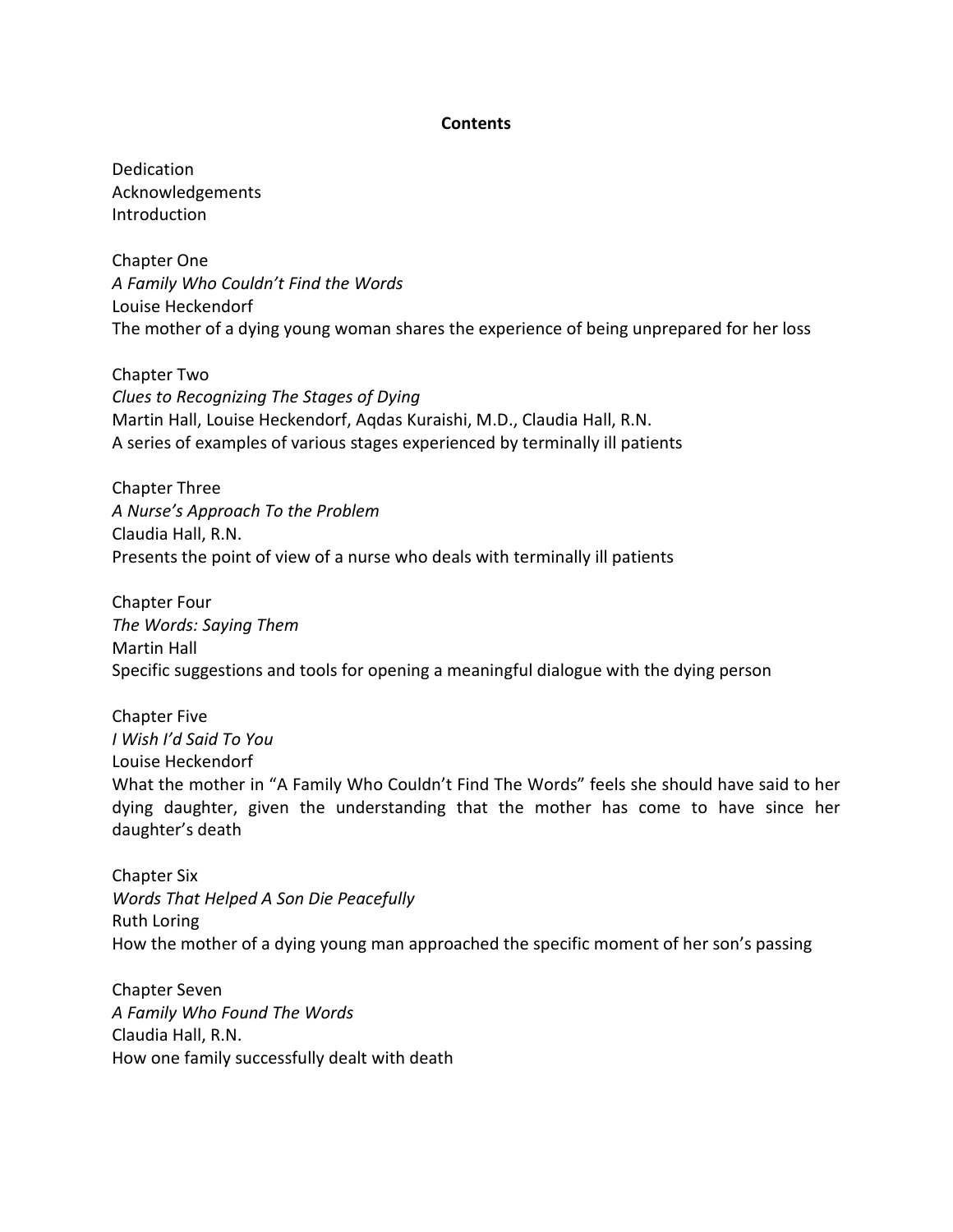Chapter Eight Selected Views Martin Hall A presentation of three distinct views of life, dying and death; your loved one's view of death is probably represented in some way in this section

Death As An End Aqdas S. Kurasishi, M.D.

A Christian View of Life And Death Joe Wood, O.S.B.

Letter to Miss Hubbard Benjamin Franklin

Parable of Immortality Henry Van Dyke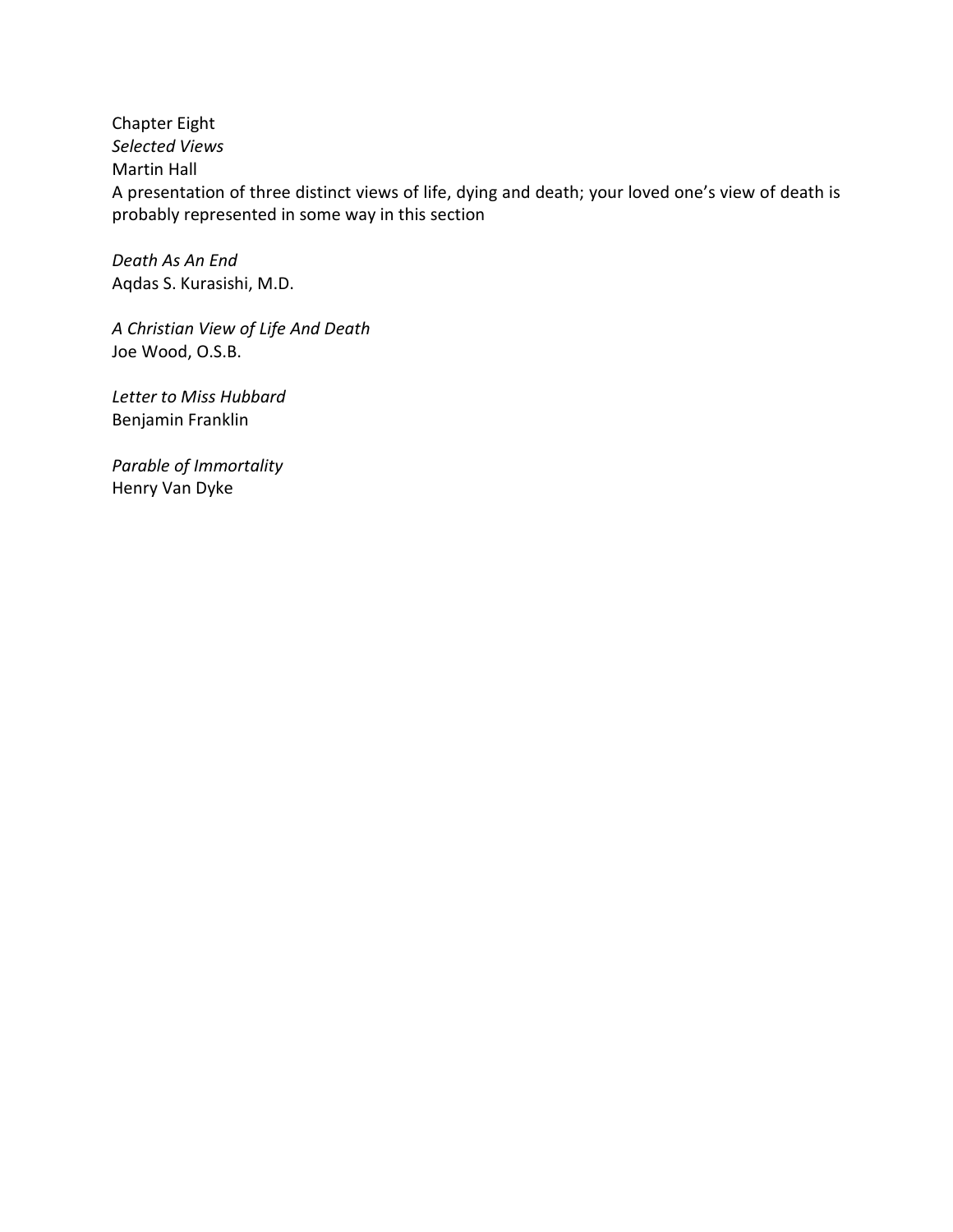## Chapter One

## A Family Who Couldn't Find the Words

## By Louise Heckendorf

The following is the true experience of a family that did not discuss death with the patient. It is told by the mother of a dying young woman. She says:

"Her cancer had been discovered two and a half years before, but there had been surgery and chemotherapy, and, for the last half year, she had looked beautifully healthy and talked optimistically of the future. Taking our cue from her, we did not talk about the possibility of death.

"We are painfully unprepared for the shock of her abrupt, three-week final illness. For the first ten days, she and her doctor fought it together, just as they had from the beginning. Then on the eleventh day he discounted all medications, with the exception of morphine.

"He asked us not to tell her that she was near death. 'It will devastate he said, 'and she will stop fighting.' We were too numb to ask why he believed it was necessary for her to continue fighting. But we went along with it, not just because he was her doctor, but mainly because we couldn't say to her the words 'death-dying,' without breaking down. And this is important to emphasize:

## WE DIDN'T KNOW ANY OTHER WORDS TO USE

"We have since come to understand that the doctor knew it was we who were the ones who would have been devastated by the telling.

"Most of us have seen family members standing outside hospital rooms crying, and then returning stoically to the patient, pretending that nothing was wrong. We were such a family.

"Since she was sleeping most of the time, we hoped that she would die peacefully while she slept.

"However, when the stage of her illness arrived that marked the beginning of her last hours; she was awakened by a choking cough. Her eyes opened widely, and then closing them again, she began humming. She hummed until she was overcome by pain, and, finally, unconsciousness.

"Although we, her family, were present every moment during the last weeks of her ordeal, she was, in truth, alone. She made her own comfort in the end, with her own music."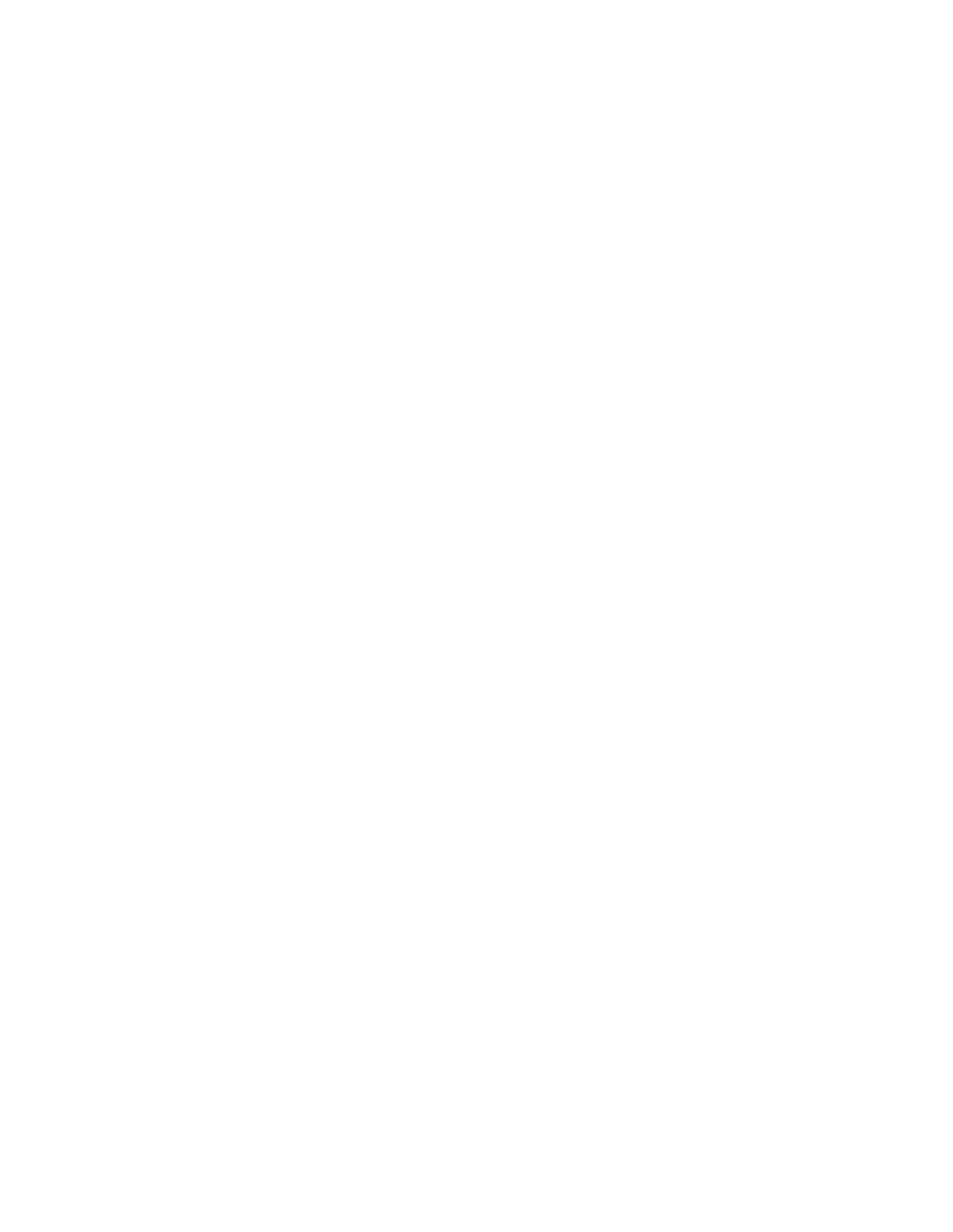## Chapter Two

# Clues to Recognizing the Stages of Dying

By Martin Hall, Louise Heckendorf, Aqdas Kuraishi, M.D., and Claudia Hall, R.N.

It is critical that you approach the subject of dying from the perspective of the dying person. His perspective will be composed of many elements over which you will have little, if any, control. However, it is possible to glean valuable bits of understanding from clues he will give you. These clues should give you insight into what the person's underlying needs are.

No person experiences death exactly like another. Many, however, experience definable stages of dying. It is from the perspective of each of these stages that a set of needs, hopes, capacities and emotions are in evidence. Understanding these stages will help you be aware of them as they occur. You will know what to look for.

During all stages of the illness, one thing you should keep in mind is the effects of medication. They vary considerably from patient to patient and complicate the process of determining what's going on with the patient. You should ask the assisting medical personnel about the typical effects of the particular medication. Unusual, distant, exaggerated or difficult behaviors are frequently the result of medication. Determining how the patient's current status is affected by the drugs will assist you in focusing on his needs.

## DENIAL

The hope underlying this stage is that the illness is nothing serious. Words he likely to be saying to himself are: "No, it's not possible." Persons in this stage frequently will not share anything negative with those around them. Some never go beyond this stage, choosing to successfully deny the illness to the end. Most truly want to live. And some honestly don't believe that they're seriously ill and doubt the validity of the diagnosis. Denial can either help or delay facing the inevitable.

Here's a scene typical of the denial stage:

"If I can just get out of the hospital and back home I'll be all right!"

The woman sat up in bed, slid to the edge of it, and then stood up. Her legs shook crazily.

Her sister darted toward her and supported her sister's swaying body. "You're not ready to go home," she said. "Let's sit down and talk about it." Together, they sat on the edge of the bed.

"Is there something at home you want taken care of?"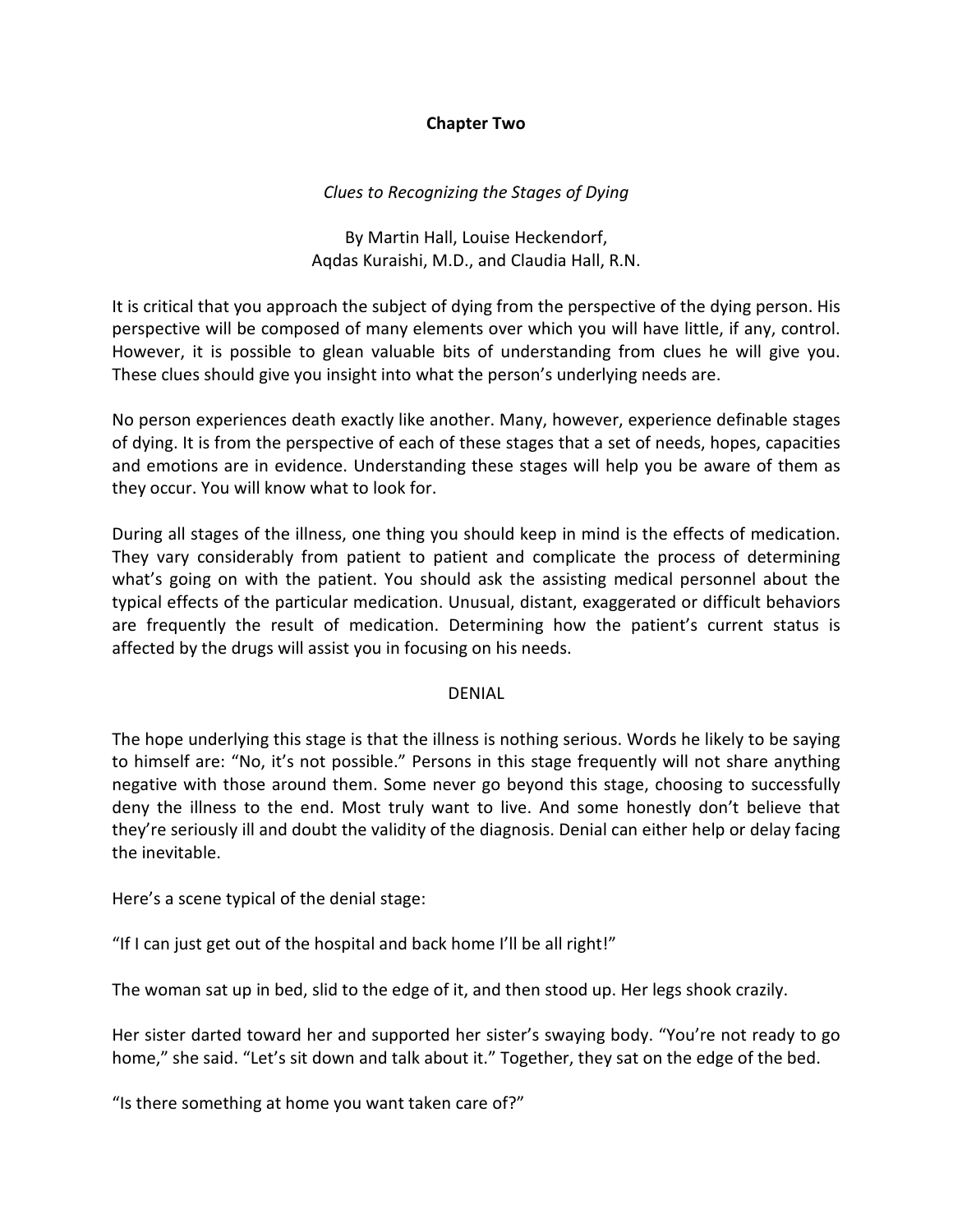"I left my ring in the drawer under the bathroom basin."

"I'll get it tonight and keep it for you. Is there anything else? Somebody you want to talk to?"

"I want to talk to that man from the clinic in Tijuana about their treatment. Lots of people get cured there. Get me another doctor. I know I'm not really so sick. If I could just – "She lay back down, closing her eyes wearily.

Another example of a person experiencing the denial stage:

"You know doctors always think different things and no two of them agree. I've had three specialists, and they all say different things would help me. Maybe I should go to Mexico. Maybe I should go see a chiropractor and see what he thinks of all of this. Even though I've been feeling well, lots of people feel this way, and maybe I'm just making a mountain out of a molehill."

It is common in the denial stage that the patient will express desires to go back to school, see old friends, remodel the house, or some other action which shifts his focus from his illness to another, more productive scene.

## ANGER

The hope underlying this stage is that there is a treatment for the illness. Words he is likely to be saying to himself are: "Why me?"

Here's a scene typical of the anger stage:

"The doctor hasn't been in to see me today," he said to his wife as soon as she arrived at the hospital, "but then, what does he know anyway."

"How did you sleep?" she asked.

"Terrible, Not at all."

"I'll ask if they can give you something stronger."

A nurse came in to check his bandage. "What are the results of the test they took yesterday?" he asked her.

"I don't see the anything on the chart."

"Well, get it!" He turned to his wife. "Not that it matters. Those tests don't mean a thing."

He turned his attention back to the nurse. "You're hurting me!"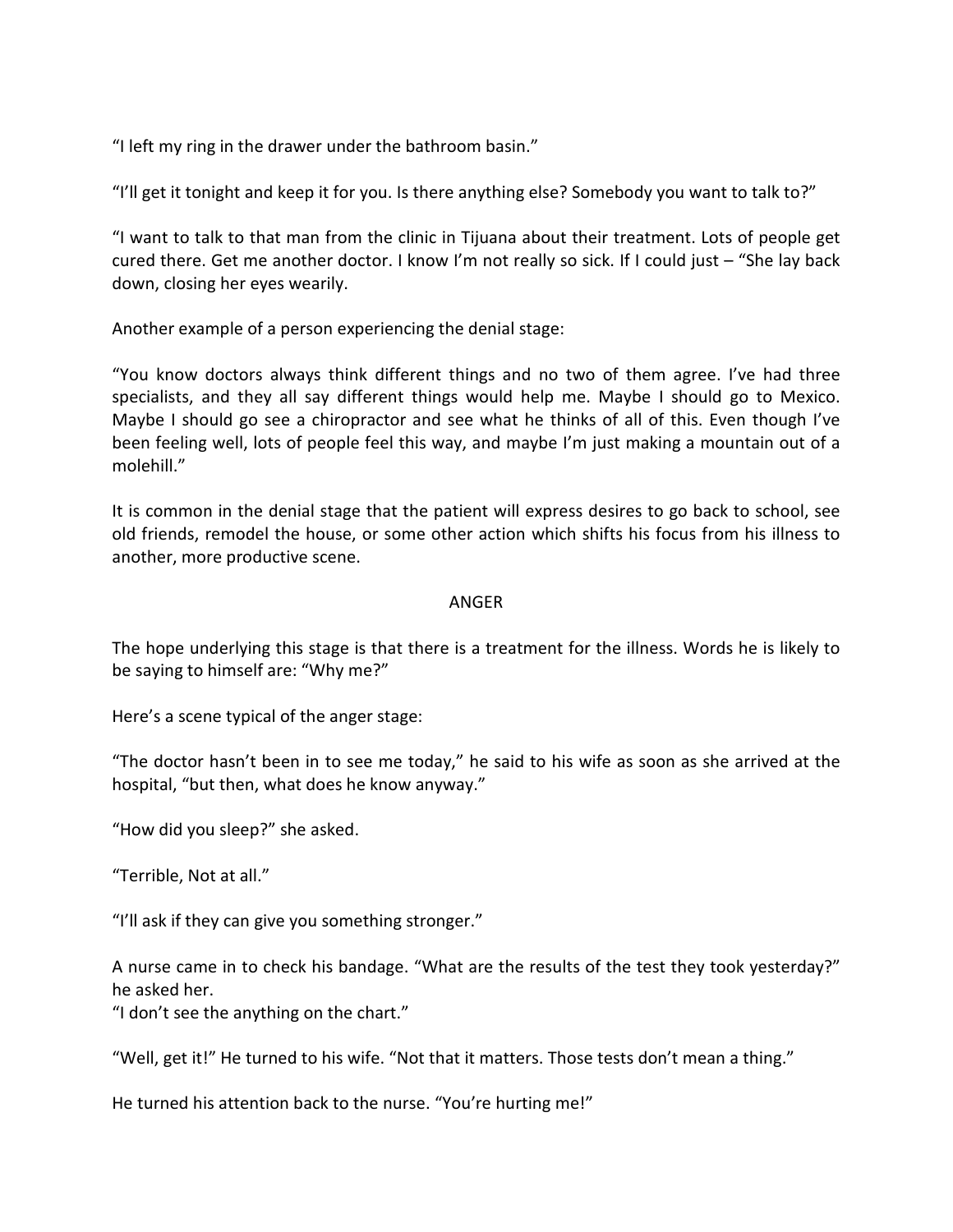Then, exhausted, he closed his eyes and slept.

Another example of a person experiencing anger:

"I don't deserve this. Why did this happen to me? I never smoked, so why should I get cancer? If doctors know everything, why can't they solve this problem? Why does this happen to me when there are so many jerks walking around perfectly healthy? There's no justice in this!"

And, of course, sometimes anger is expressed much more volatility.

## BARGANING

The hope underlying this stage is that somehow life can be prolonged. Words the patient is likely to by saying to himself are: "Yes, me, but…"

Here is a scene typical of the bargaining stage:

"Yes, I've decided to start going back to church again. Ever since those first bad tests came back I've been thinking about it. Now that the tests are looking better and the new treatment is starting to work, I thought the least I could do was attend church."

"So you're feeling better now?"

"Well, the truth is that the treatments are painful, and I'm still not totally recovered from the surgery. But I'm just glad that the worst is over, and I can look forward to getting my life back on track. Going back to church, eating right, managing stress and exercising are all going to be priorities with me from now on. I took for granted how important my health is to me, and I'm not going to start doing more with the kids, too. I'm determined to see my kids grow up."

Another example of what a person experiencing the bargaining stage might say:

"I promise to go along with all the treatment. I don't care if it hurts or bothers me. I just want to live as long as I can. What if I stop smoking now? Would that help my cancer? What if I go to a better climate? What if I take special treatment? Would that help me?"

# GRIEF AND DEPRESSION

The hope underlying this stage is that the patient's life will be viewed as having been meaningful. Words he is likely to be saying to himself are: "Yes, me." The patient is about to lose everyone he loves, and he frequently feels that he could have made more of his life than he has.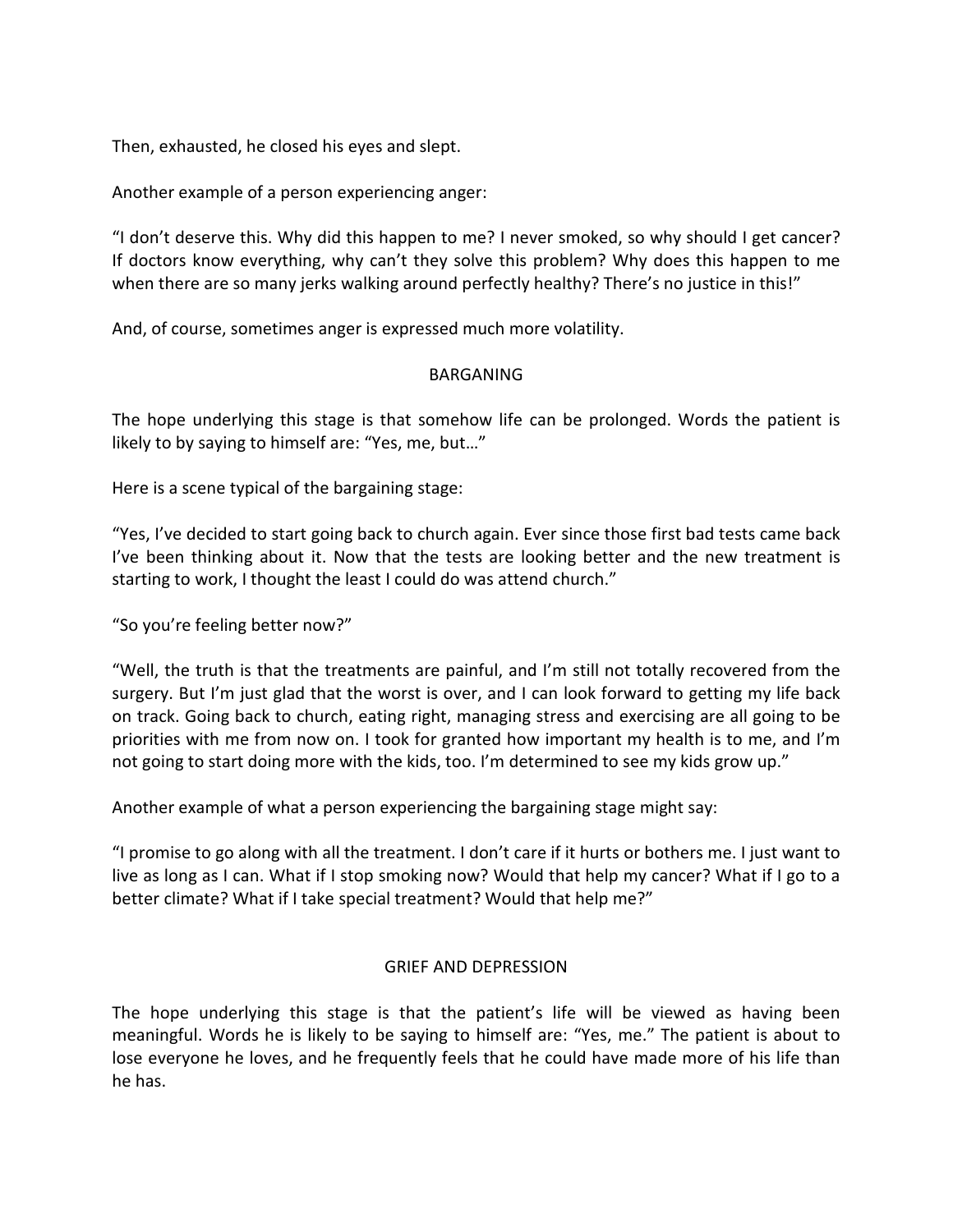Here's a scene typical of grief and depression:

"How do you feel today, Mama?"

The expression on the face of the woman lying in bed did not change, nor did she move. Finally she said, "I hurt all over." "Where especially?" "Everywhere." "Do you want the nurse to give you something?" She shook her head, almost imperceptibly. "I just want to be left alone."

"I saw the girls this morning. They sent their love. Amy had cleared the garden for you. She wants to know where you want the bulbs stored."

"Whatever, she wants. I won't be here to see them anyway."

"What did the doctor say when he was in this morning?"

"I don't know. He never tells me anything."

## ACCEPTANCE

Most people don't accept the fact that they are approaching their death, but many do. Silence is typical of this stage. If the patient believes there is some sort of existence after death, it is at this stage that the focus on such a belief becomes the strongest.

Here's a scene typical of acceptance:

"Hello, Pete, how're you feeling today?"

Bill pulled a chair alongside the bed of the man who had been his friend since their school days. Pete opened his eyes, and then shook his head a couple of times from side to side. "Just the same."

"What do the doctors say?"

"They've given up on me. They don't say it, but I know."

Bill studied his friend's expressionless face.

"You've never been one to accept defeat easily. Why do you think you're defeated now?"

"They're not giving me anything anymore but painkiller." Pete moved his head so his eyes could meet Bill's. "You're my friend and I can this to you – I've accepted the facts. I've done everything and taken everything that was supposed to help. Nothing has."

"There are always miracles."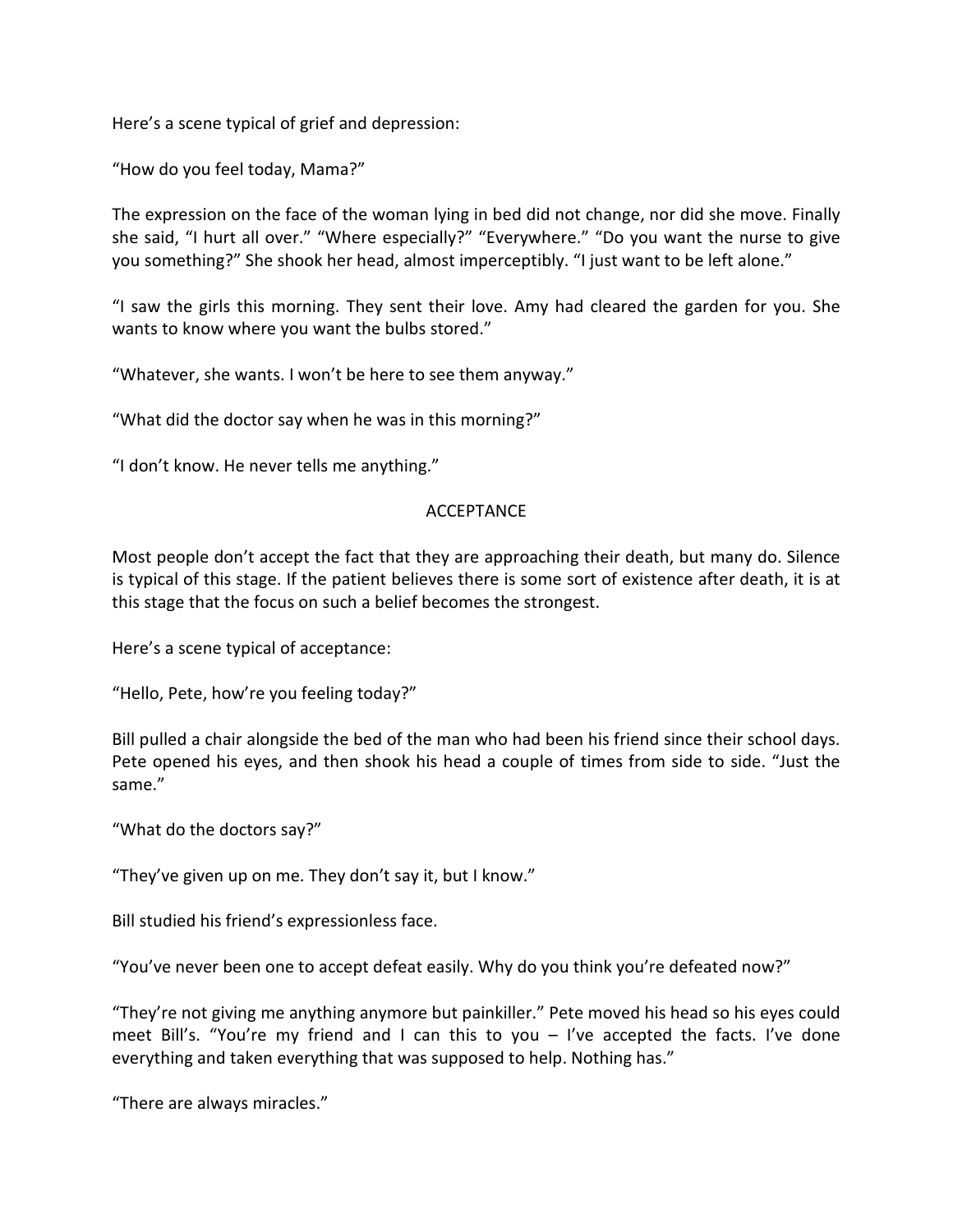"Well, it'll always miracles."

"Well, it'll take one. All I'm looking forward to now is peace – no more hopeless fighting."

"Would you like to have a minister come see you?"

"I'm still not ready for that. Maybe I'll get scared at the end and call for help. Who knows? But thanks for asking."

Here's another example of what a person experiencing the acceptance stage might say:

"Do you think I've done everything that I can? I want to make sure that my gold jewelry goes to my niece. She always admired it. I don't want to die. Why should I brush my teen? I'm going to die anyway. I have done everything that I can, and I feel good about leaving everything behind."

Remember that not everyone experiences all these stages. Some never get past disbelieving or denying that they are dying. Some deal with death in ways which won't match what we've discussed here; some will not pass through these stages in the order we've presented them; and some will bounce back and forth between stages.

Just as we operate, when we are well, from many psychological postures during a given period of time and a given set of circumstances, those dying frequently operate from more than just one clearly-defined stage at a time. It's the overall context you're looking for here, not the specific details of a statement made a one point in time. What you're looking for is information to assist you in meeting the patient's needs and assuming an appropriate role in decision making, rather than passing to others the responsibility for making decisions you and your loved ones should be making together.

## UNDERSTANDING THE DYING PERSON'S UNDERLYING HOPES AND NEEDS IS THE FIRST STEP IN HELPING HIM.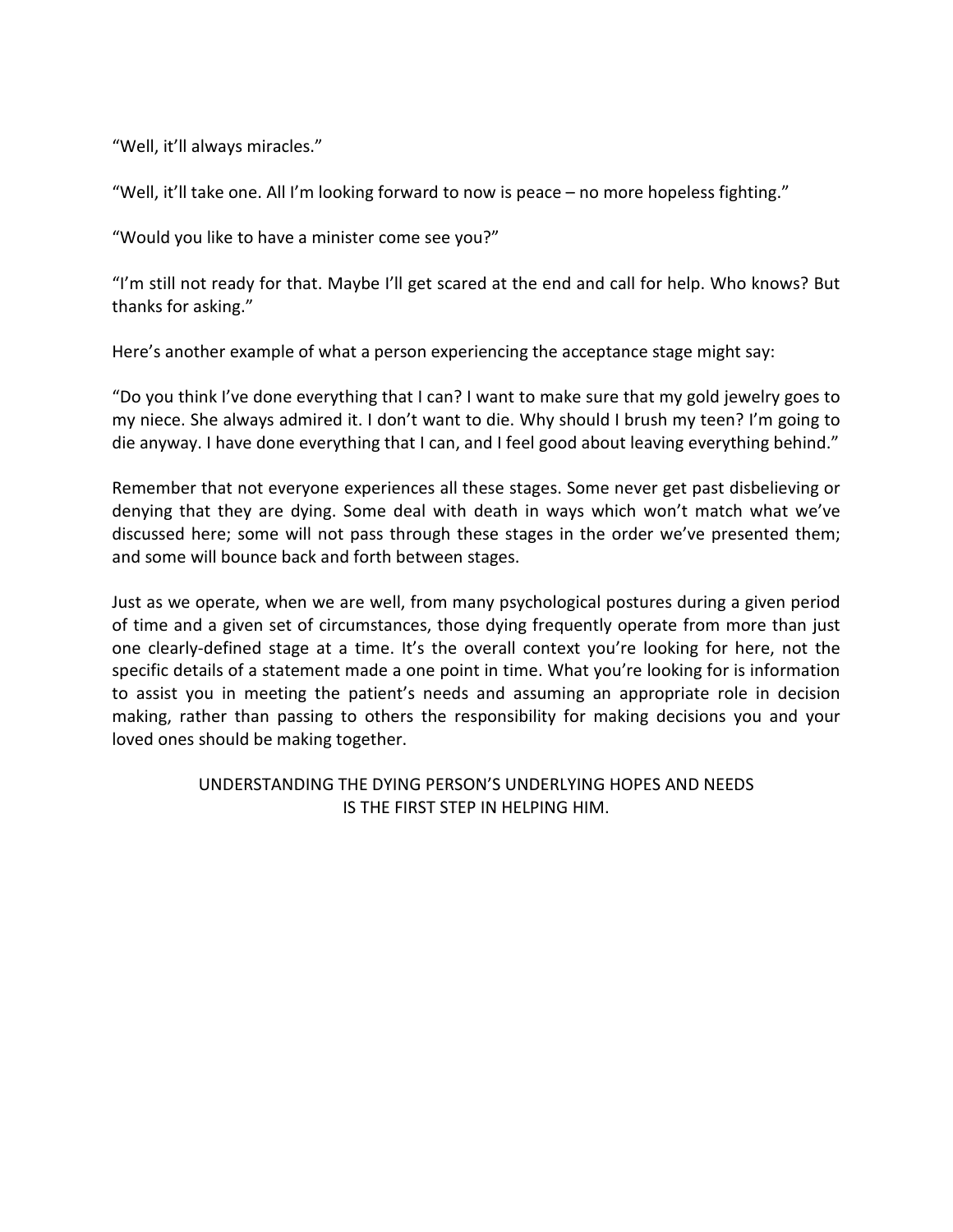## Chapter Three

## A Nurse's Approach To The Problem

#### By Claudia Hall, R.N.

Claudia Hall, a nurse who has ministered to many dying patients and has observed their interaction with their families in those times of crises, has arrived at a philosophy about dying that helps her offer guidance to the family. She says:

"Because of my personal beliefs about what happens at death, my guidance to the dying and their families is positive in approach. While I do not express my ideas to them in words, the ideas are my tools for dealing with the situation.

"When I have been told that a patient is dying, I try to find out the beliefs of the patient and family, and then use those beliefs as a basis for imparting strength and acceptance.

"For the patient, this is done by caring and empathizing. Nurses can help by relaying daily goings-on to ostensibly nonresponsive patients; by giving them messages from friends and family; by telling them that flowers have been sent, what's for dinner, what you are going to be doing to them in the next minute or two, or now nice their hair looks.

"For the family, it's helping them accept the dying person's wishes. It is customary, believe it or not, for the medical profession to try to prolong death until the family can accept it. So my goal is to move the family as quickly as possible toward the patient's point of view. The patient's desires should, at all times, be the foremost consideration.

"One of the most important things for patients is to be able to talk freely about dying. Many families deny them this right, and the dying person in turn feels as though he has to protect the family. Some families share the dying and become closer as a result. Sharing in this way, I believe, assists the grieving process and enhances greater acceptance, reducing the overpowering feeling of loss.

"Families can help by reinforcing the positive aspects of relationships, such things as, for example assuring the patient that overtures will be welcomed and accepted, secrets will be kept, loose ends will be tied and accepted – whatever desires it is believed the patient may have.

"While many patients respond to conventional religious approaches, others are helped by thinking of death as the entrance into a new state of living. All patients are helped by thinking of death as an absence of pain; of shedding the encumbrance of an unhealthy body; of peace."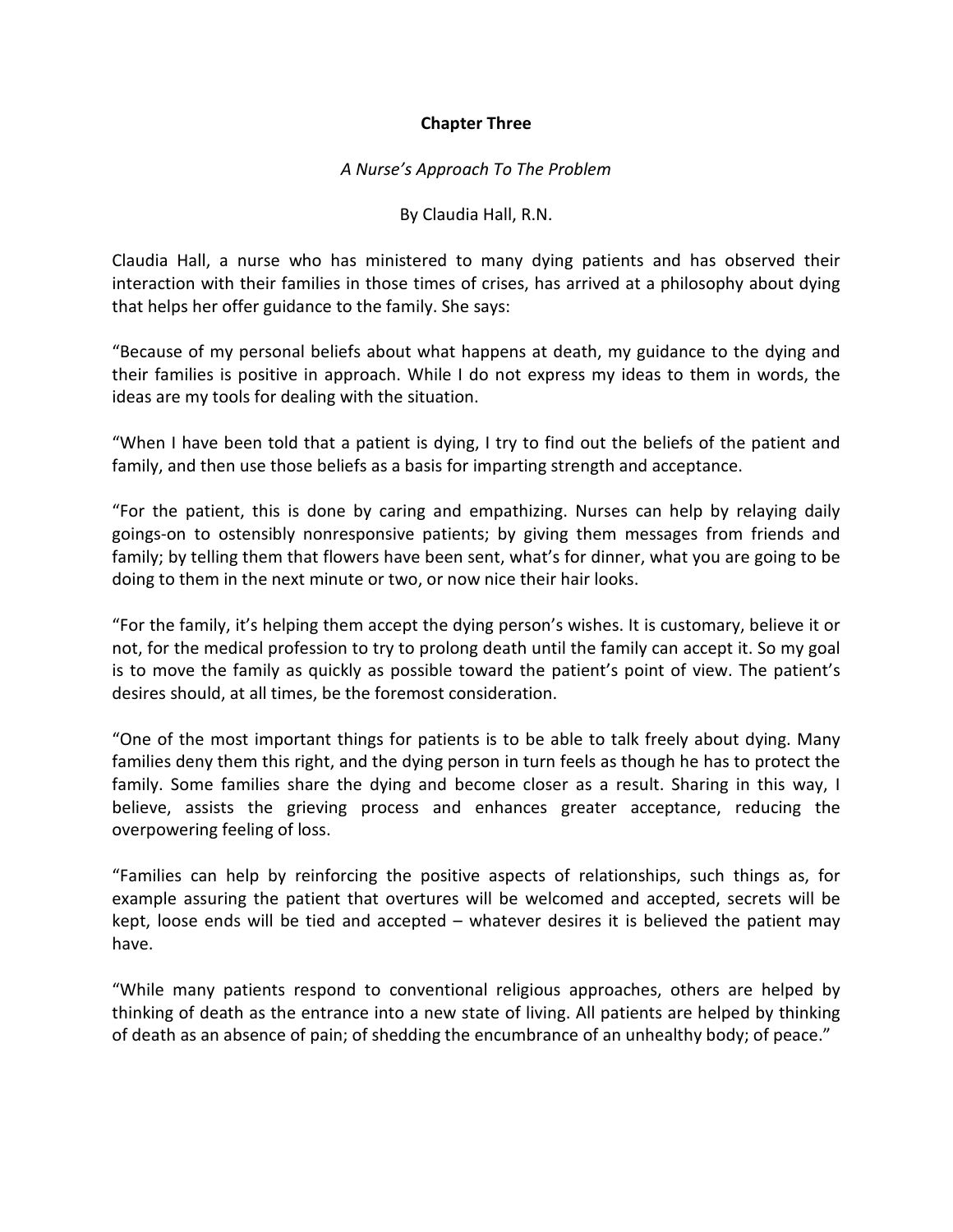## Chapter Four

#### The Words: Saying Them

#### By Martin Hall

In order to achieve any kind of intimacy during this difficult time, it is usually necessary that the general facts relative to your dying loved one's condition be known. Yet we find ourselves confronted with a barrage of contrary thinking on this subject. We have been brought up in a society accepting and promoting the truth of such phrases as "No news is good news," or "What he doesn't know won't hurt him," "Don't upset the applecart." In short, we are the product of a need-to-know basis society; and since as a society we connote negativity with death, it easily follows that the message we get is to minimize, ignore and disguise the events leading up to the death of loved one.

As we have heard, even the medical profession will often prefer to deal by default with the issue of death. And at the time, frankly, that's an easy rationalization for the family to accept: "We'd talk about Sue's imminent death, but Dr. Smith thinks it might be bad for her." It is easy to accept, that is, until the time has passed to achieve any kind of intimacy with the dying loved one. Then the weight of this realization becomes apparent and irreversible, and we begin to realize that we have, willingly or not, passed to another the accountability for being truthful with our loved one.

Probably the most difficulty aspect of bringing up the subject of death is the words themselves. Even though the air is thick with nonverbal clues, such as soulful looks, teary eyes, clutching hands, and you're just sure that your dying loved one is reading your mind, the words, "die" or "dying" or "death" simply are the hardest words to speak. Yet without introducing the subject, it is impossible to break through this barrier and into productive ground.

So here are some ways to segue into an honest discussion of what's really going on. By discussing the obvious, you will be swiftly carried to a deeper state of awareness, honesty and intimacy. Usually all that is required is for someone to start the conversation. And remember, it's okay to cry.

"Things aren't going so well, are they?" (Note: This is to be stated as a rhetorical question).

"What things can I do to help tie up loose ends?"

"Are there any messages I can deliver for you?"

"What are the things in your life that made you the proudest?" (Note: Be prepared to offer some suggestions, here, such as children, professional, recognition, etc. Your task is to add this: "Also, I'm proud of the way you're handling this terrible time, and I want to help you through it.")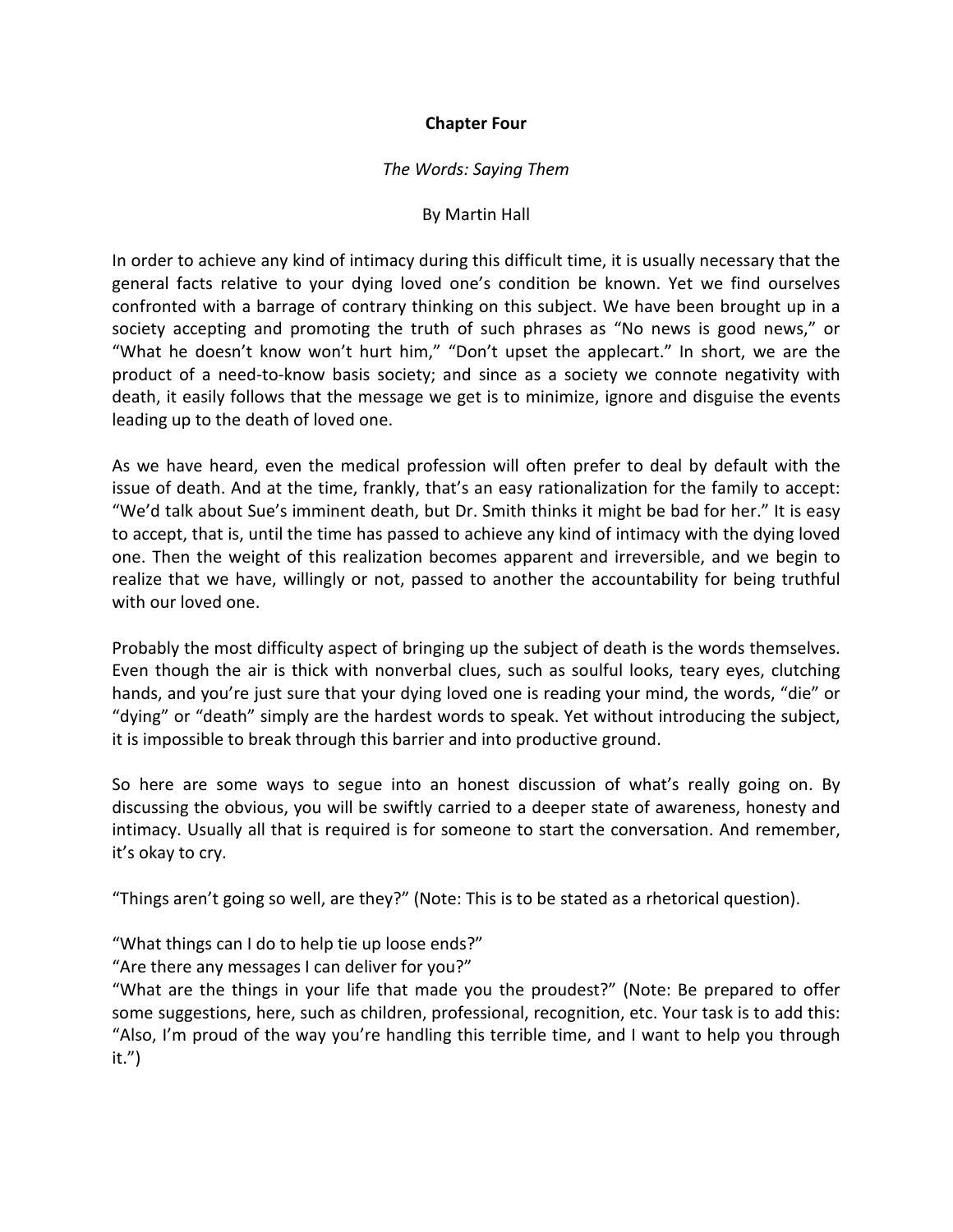"Don't worry about your son...your daughter...your mother. We'll take care of him...her...or you."

"Do you remember the time when...(Note: Insert an experience during which your dying loved one helped you or carried you through a tough time.) I never really expressed to you just how much I appreciated your concern for me. Now I want to assist you in completing the things you want completed. How can I do this for you?"

"What are you thinking and feeling right now?" (Note: Be prepared for responding to your dying loved one's truthful answer to your question. The best way to open the discussion further is to tell him just what you're feeling right now, being honest about the frustration as well as the potential for intimacy which you want to develop with him.)

Any statements made in this context may reflect religious, metaphysical or philosophical beliefs. It is certainly possible to open a discussion with questions such as: "What do you think happens after death?" or "What do you envision heave to be like?"

As you are considering the actual words you want to use to discuss the obvious and bring up the subject of the death of your loved one, you may want to go to the mirror and say the words to yourself. You will find that these words are difficult to say, particularly at first. But with a little practice they will flow a bit more easily.

It there is another family member or friend with whom you are close enough to discuss this matter, you may want to try speaking the words to him or her. The impact of saying the words is very powerful, and you will most likely want to be particularly receptive to what transpires immediately after you have opened the door to discussion.

This is the moment of truth for you and your dying loved ones. It is likely that exactly at this moment you possess the most direct link to his essence, complete with fears and frustrations, insights and intimacy.

Consider how you would envision this moment to be. What would you want to be SURE to tell your loved one, concisely, honestly? What things would you want to share that have never been appropriate to share before? What things do you want him to know? How have you grown and benefited by knowing him?

These are all weighty thoughts, and they deserve adequate preparation on your part before opening the door to this discussion.

That is important, perhaps the most important exchange you will ever have had with your loved one. You will most likely find an aura of acceptance and understanding which will be unlike any other you may have encountered, and along with it an intimacy you will never forget.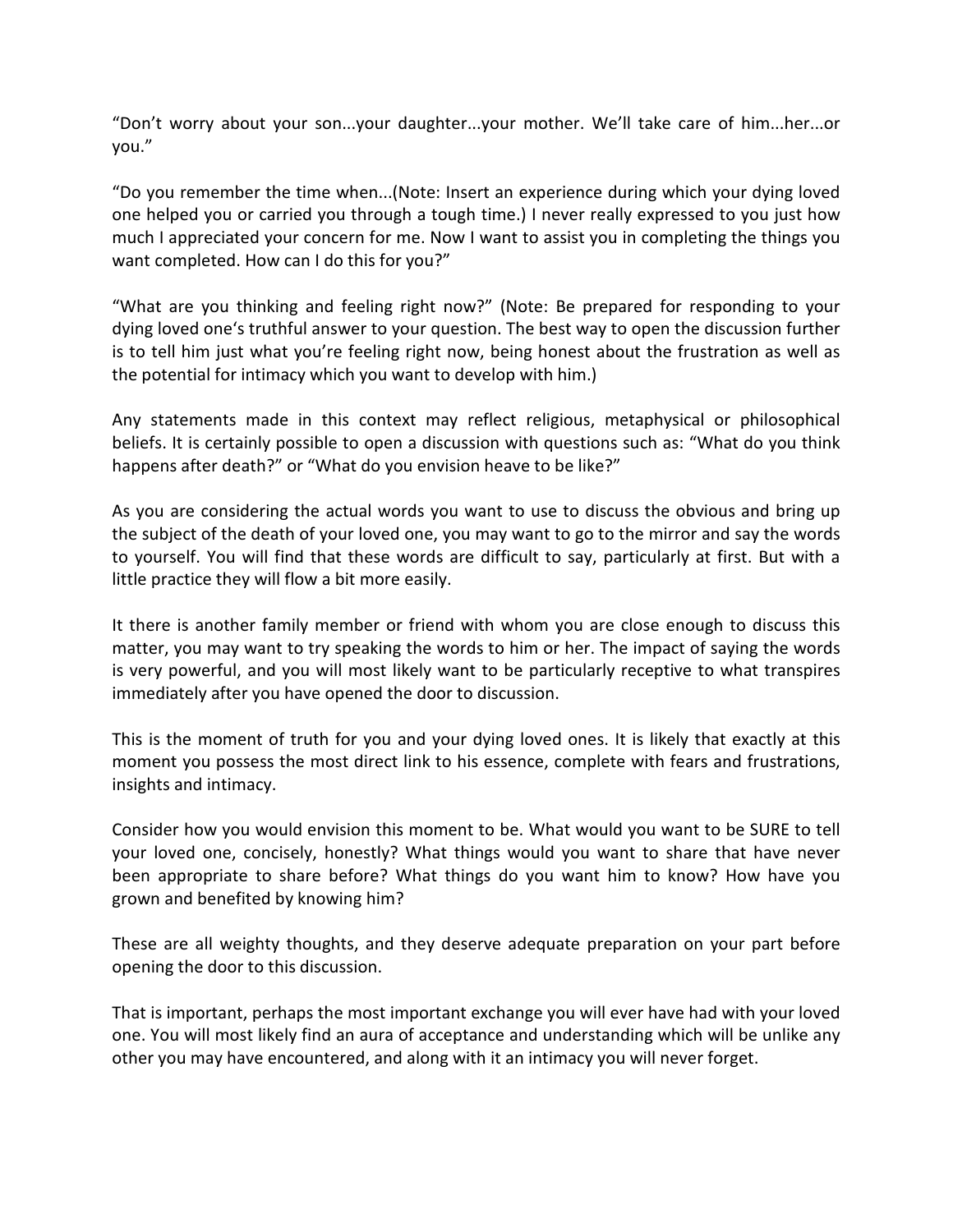We do not wish the emphasis we have been making on the expression of feelings, and finding the words to make this possible, to imply that communication is through words only. After you have found and spoken the words, sit quietly beside your loved one and hold his hand, letting him know you're grateful just to be there and that he has enriched your life.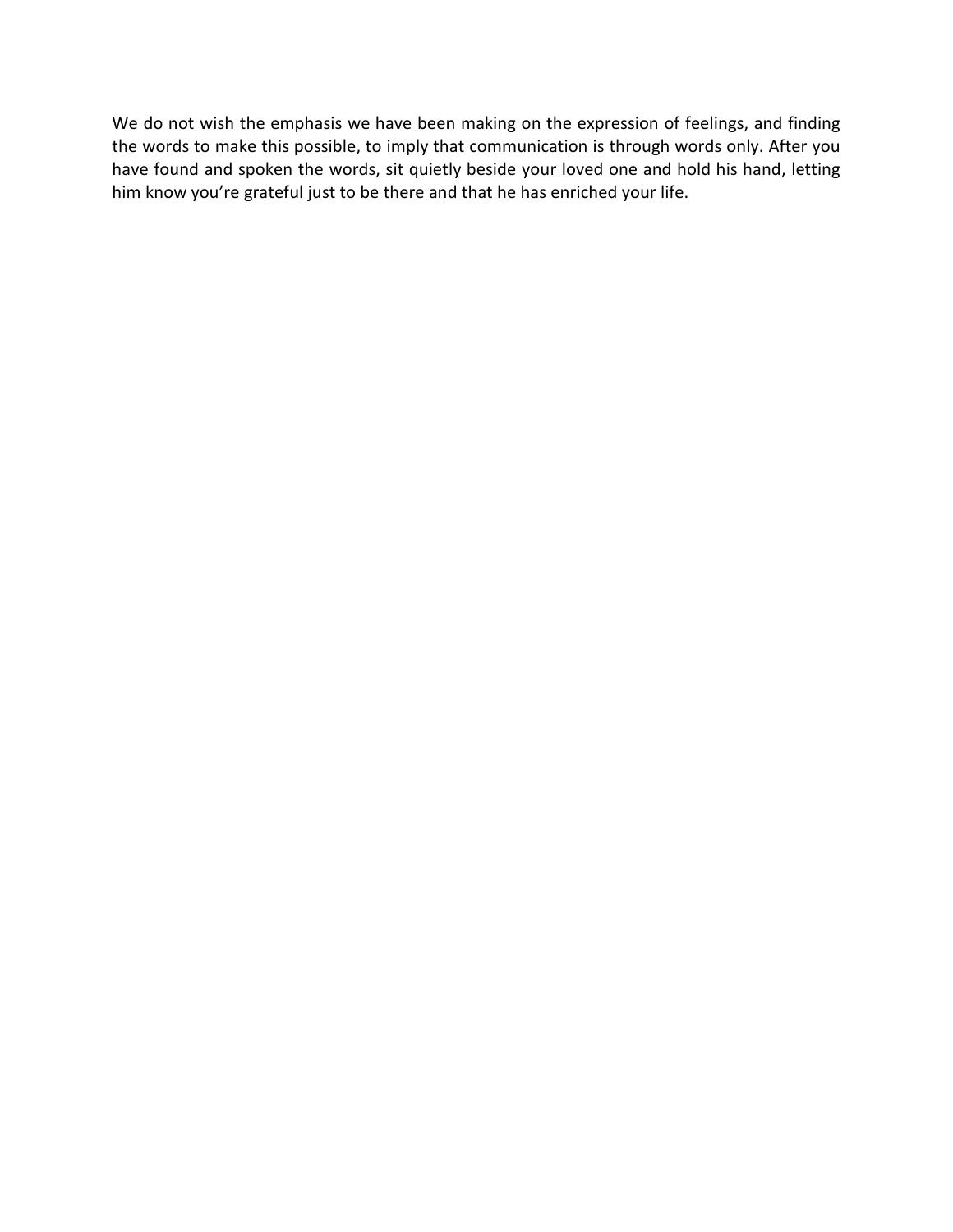## Chapter Five

#### I Wish I'd Said To You

#### By Louise Heckendorf

The following is what a mother wanted to but didn't say as her daughter lay dying. However well the avoidance of the subject of her daughter's impending death intended may have been at the time, there was much left unsaid. This is what she wishes she had been able to say:

"They tell me I am going to lose you. While I don't accept it and don't expect ever to accept it, the time to talk has to be now.

"I treasure the love that you and I have shared. You've brought me indescribable happiness from the day you were born, but then you've always known that. You and I have discussed it and marveled at it many times.

"Not a day passes that I fail to recall thoughtful and loving things you have done. You may well have forgotten them, not because they were so easy for you – they often required great exertion and sacrifice – but because there were so many of them. But I'll never forget them, nor will the others of us who have been loved by you.

"You and I talked very little about what you expect to happen to you when you have to leave us. I know that you believe that you live again, while I have always been inclined to believe that after this life there is nothing. My love for you, however, has changed my thinking, for not it has become essential for me to believe that we will have our lives after this one, and that you and I will be together again.

"This is something we should have talked about in greater depth before we reached this point. But both of knew we were hoping that not talking about it would somehow keep pushing ahead that event that is now catching up with us. Nothing that we or others have tried has succeeded in doing that, so now we have to face the fact that your work in this life has been completed.

"You've dreamed, hoped, planned and, above all, you've worked and grown. Sometimes you've tried and failed, but most times you've succeeded. You've given and received. You've loved and been loved. You've fulfilled your purpose.

"Your gift to your children, your family, and your friends is the love you have had for all of us. Our gift to you will be to try to carry on in a way that would make you as proud of us as we are of you. Goodbye for now, my precious daughter."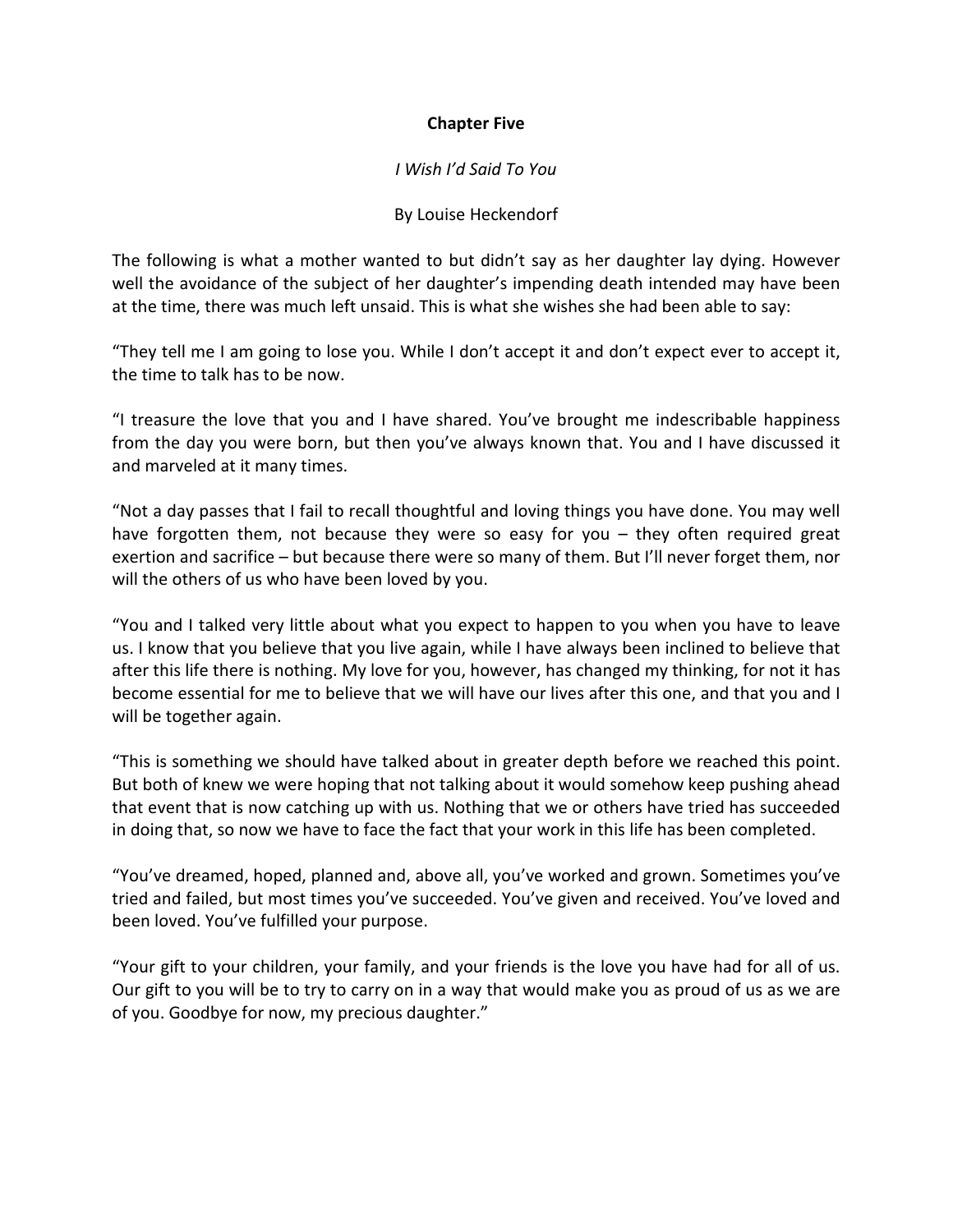## Chapter Six

## Words That Helped A Son Die Peacefully

#### By Ruth Loring

When young Tim Loring lay dying of a brain tumor, he was helped to face the end with unusual support and enlightenment. This is Ruth Loring's story, as told by her in New Age Science, of her son's last hours:

"When I reached the hospital that last day, he was gasping in heavy tortured agony. I remembered that the Tibetans, believing that one's senses of hearing is the last of the senses to go, have special chants for sending souls on to the next plane of existence.

"I took his motionless hand, seeking the right words, speaking slowly. "Tim, your body is relaxing. It feels wonderful to just let go. You are not your body. You are surrounded by light, beautiful light. You may hear music. Love is all around you.' As I repeated such words, his body untensed, his face grew tranquil.

"God's light is all around you, Tim. You can step out of your body whenever you want to. It's like crossing a little brook. You feel light, surrounded by love.'

"All at once his hand squeezed mine  $-$  long and hard  $-$  in a last farewell. Then he left."

As Ruth Loring drove home from the hospital and relived, again and again, her son's final moments, she envisioned a future that would bring help for the dying in the form of recorded chants, affirmations, music and quiet mediations to move them peacefully on to their next destination.

To make sure that this dream would become a reality, she is recording affirmations like the ones she believed – and, indeed, did – help her son relinquish his suffering and find his way to his next destination.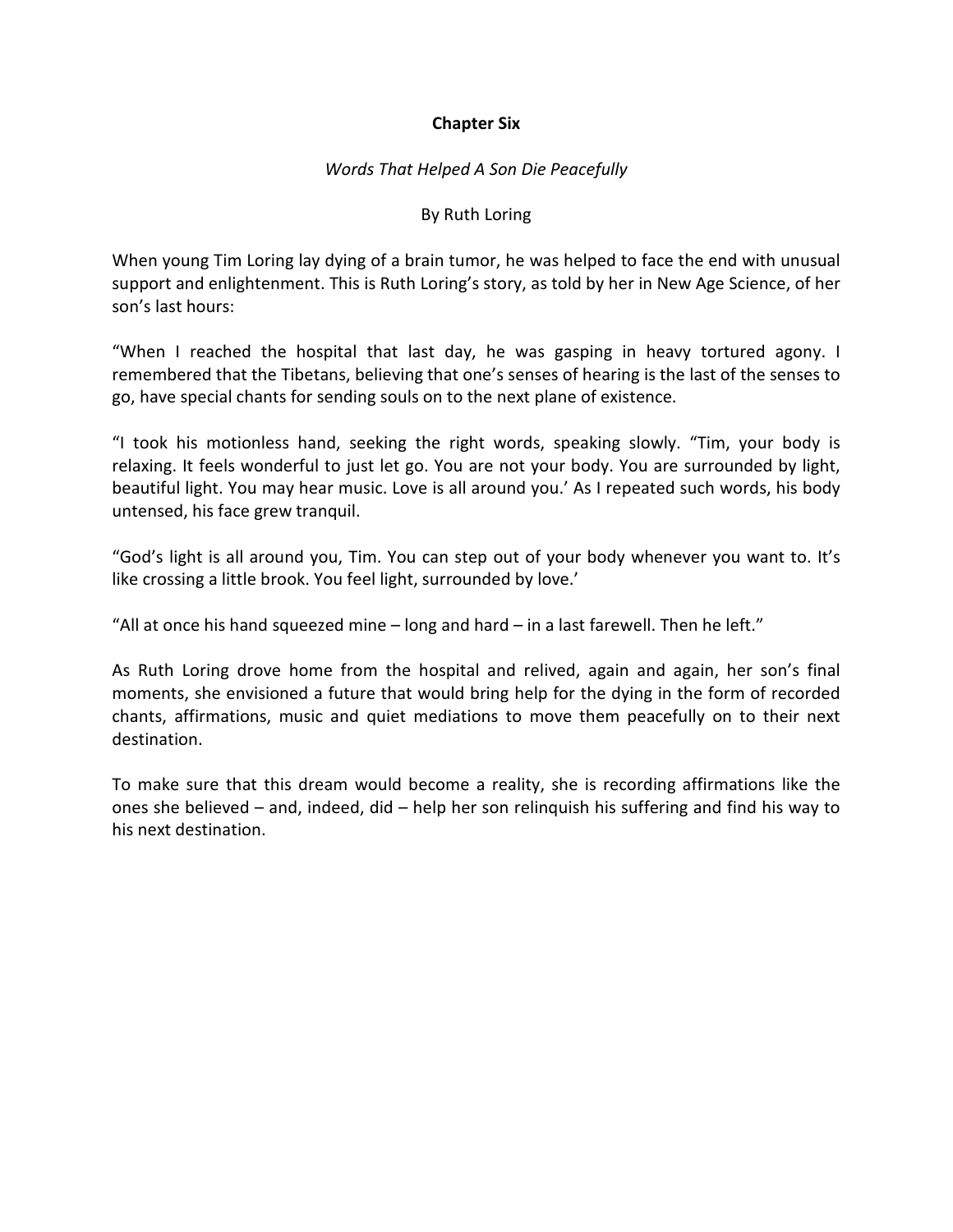#### Chapter Seven

#### A Family Who Found The Words

By Claudia Hall, R.N.

The following is a true experience related by Claudia Hall, R.N., and shows how one family successfully dealt with death:

"Last week I shared a death with a family. The mother, 63 years old, was dying of renal failure.

"The son told me they had discussed their mother's death with her, and not only did she tell them that she was ready to die, but they also gave her their permission, with a great deal of love to leave whenever she was ready.

"I watched them together, sharing her hallucinations and laughing about them together in her lucid moments. They shared with her right up to the very moments she let go. It was good; it was beautiful.

"They felt none of the anger I've seen directed at dying people because they don't behave a certain expected way. The family understood and accepted what was happening. They were even able to laugh together about it.

"The father said, "I know when you went to heavens he didn't even pas through a cloud.'

"They had loved; they had accepted."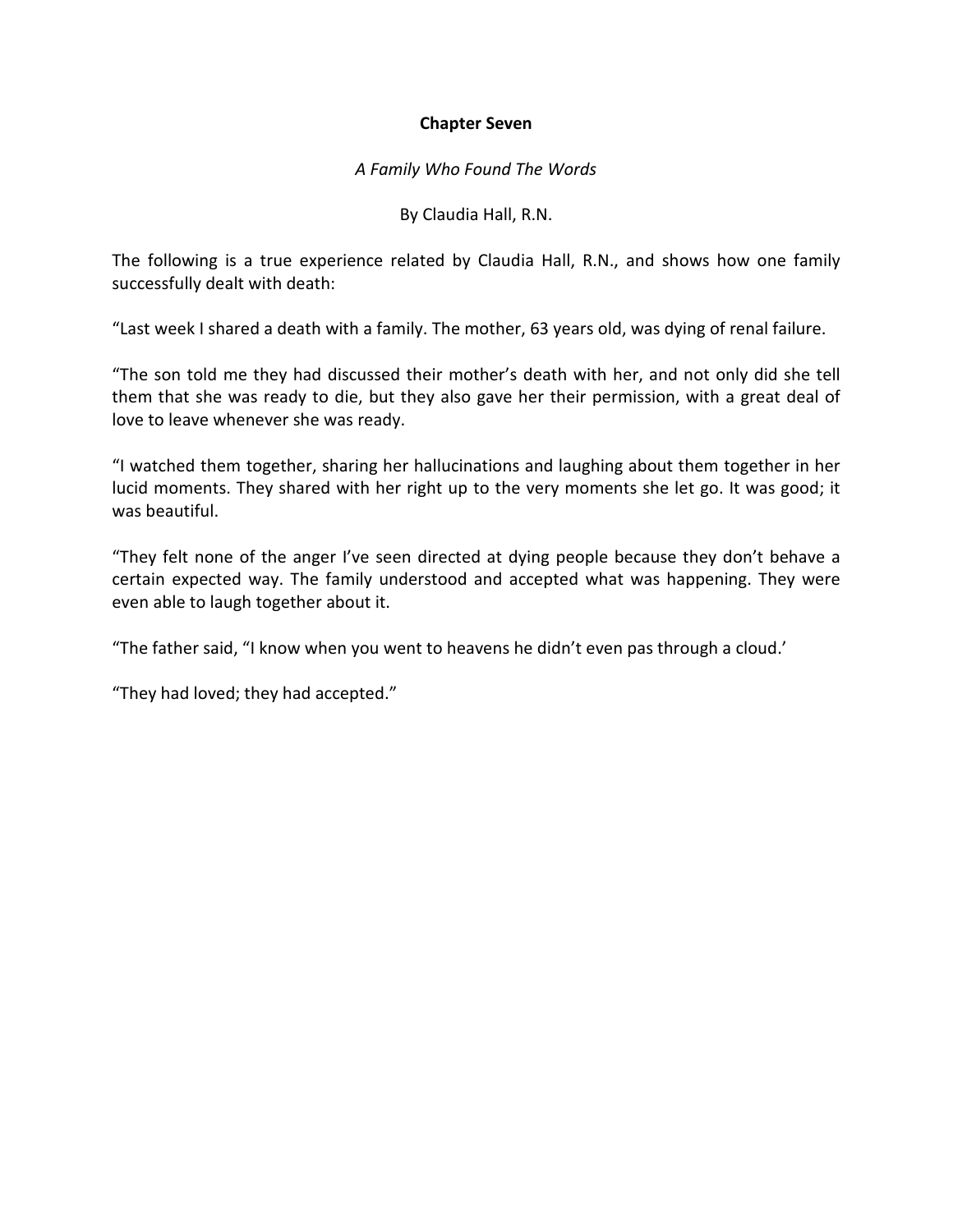# Chapter Eight

## Selected Views

## By Martin Hall

As mentioned earlier, it is very important to understand the patient's beliefs about living, dying and what may follow death. While there are countless religious, philosophical and metaphysical beliefs about living, dying and what may follow death, it is fair to say that there are three general approaches.

The first approach presumes that there is no afterlife, that what is here and now is all there is. In this approach there is no expectation of living again. The emphasis is on the importance and value of our experience at this moment.

The second approach presumes that there is an afterlife, that this afterlife is a reward – sometimes a punishment – for events in this life. Usually there is absolution available for sins committed during this life, and there may be everlasting for those who believe.

The third approach presumes that we live more than once, each life offering the opportunity to gain more love and spiritual knowledge. In this approach, life is generally viewed as one large soul organism, each of us connected, yet on a different path toward spiritual awareness and freedom.

What follows are glimpse at each of these three approaches. Note that the approaches are framed in positive ways and that they have many common threads.

Death As An End

By Aqdas S. Kuraishi, M.D.

Aqdas S. Kuraishi, M.D., Assistant Professor, Department of Family Practice, University of California, Irvine, wrote the following view of what death and life are to him:

It is simpler, in a way, that there is neither a heaven nor hell that awaits me. The good and evil in my actions and thoughts is not cryptic. And when I die, whether it would be sudden, or slow and well-anticipated, matters little. I will not worry about the long-term consequences of what I do. If I am happy today and don't hurt anyone, then I have succeeded in living today. And if I fall on those two counts, I have failed.

Also, in death will come no fear or anxiety of what might have been no remorse? I don't see a physical going-on or a spiritual going-on after I stop breathing, but I see what I do and the things that I change with people that I know going on and continuing. In essence, they will be my immortality. For we don't die; we stop breathing. If we die and no one remembers us, the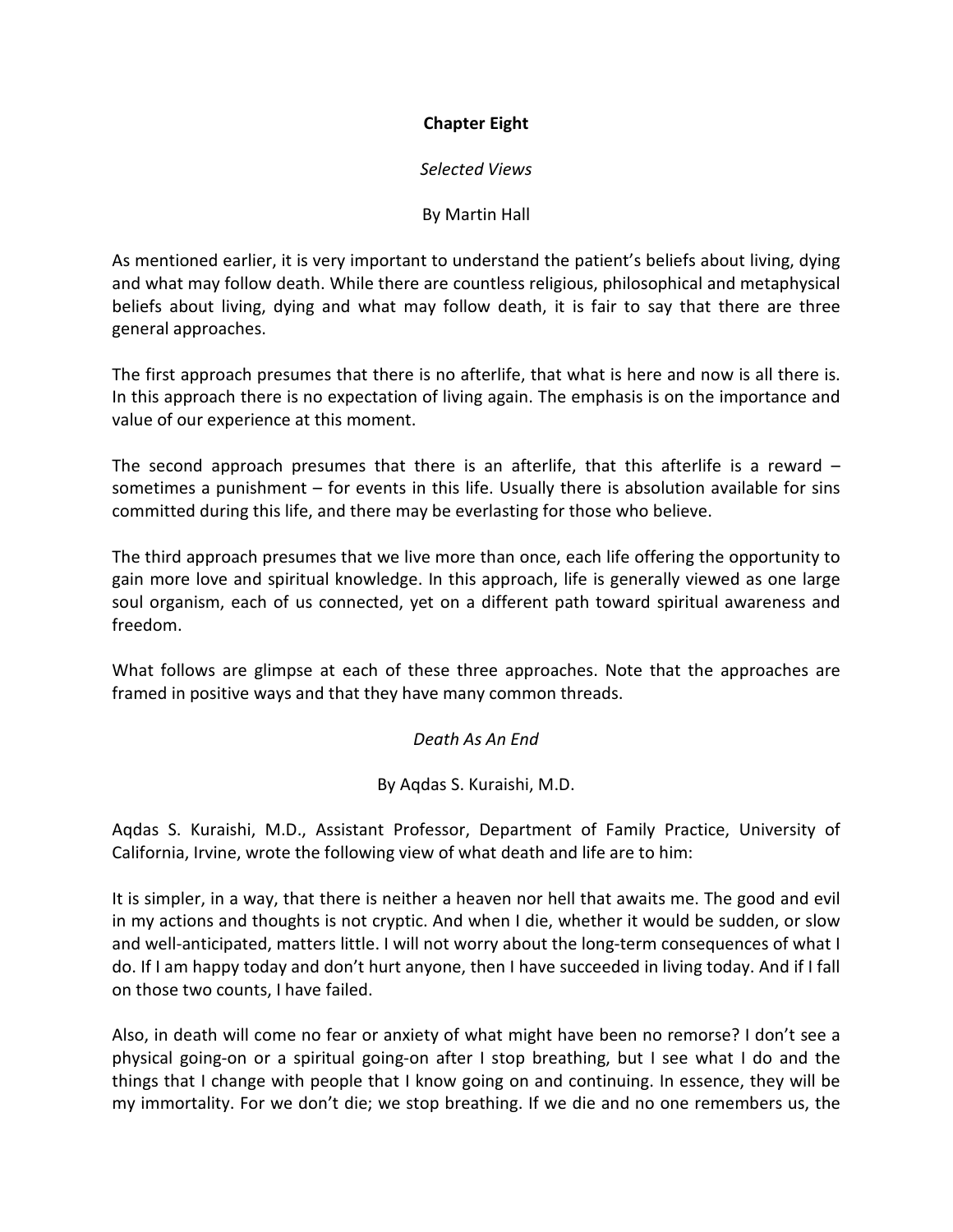nothing bears the scratch of where we touched it. And in that way, I guess I, also, try to escape my inevitable non-existence.

I'm also happy to know that death will never happen to me. I will not have to live through it. I will not see the faces of the people that mourn my death or friends that miss me. I will not have to miss my friends. I will not have to miss seeing the sunrise or the ocean spray against my face, for I will be naught.

Somehow in not believing in afterlife, it gives me freedom to bend. It gives me the ability to judge my actions by simply standards, and not have to judge those qualities of those actions, which are beyond my comprehension.

Yes, I, too, will die and not look forward to a heaven or hell. But I will only die when I cease to exist as a memory on someone's mind or a whisper on someone's lips.

# A Christian View of Life and Death

By Joe Wood, O.S.B.

Joe Wood, O.S.B., offers the following description of the traditional Christian view of life and death, tracing the evolution of that view to the earlier Jewish tradition:

In the view of Christianity, what happens to persons after physical death is basically believed in and taught because of the testimony of Jesus. In the New Testament record, Jesus taught many things, but at the core of his teachings two great truths emerge; what human beings are to do in this life; and what happens after death, a belief that life goes on. These two insights relate love and immortality.

Jesus believed and taught that the most important things we have to do in this life are to love God, our Creator, and to model God's love to and through each other. And for Jesus, love includes justice and mercy, or forgiveness. He didn't say we could pick and choose whom we love and whom we don't. He plainly taught that we are to universally work for justice and love in this life. He pressed this to the point of being just and loving even to one's enemies. Jesus left this commandment – to love on another as God has loved us. In Jesus' perspective, this love builds up the kingdom of God, beginning in this life.

We are to be just and loving because we are immortal. And we prepare for the life to come by being just and loving in this life, bringing about an integration of justice and love in this everlasting life of pure justice and love, without the inconsistencies in these areas that we experience so often in the here-and-now.

Jesus' teaching on immortality was not a new teaching. Rather, it was an affirmation of the Jewish tradition. It is true that the farther you go back into the more ancient writings of the Old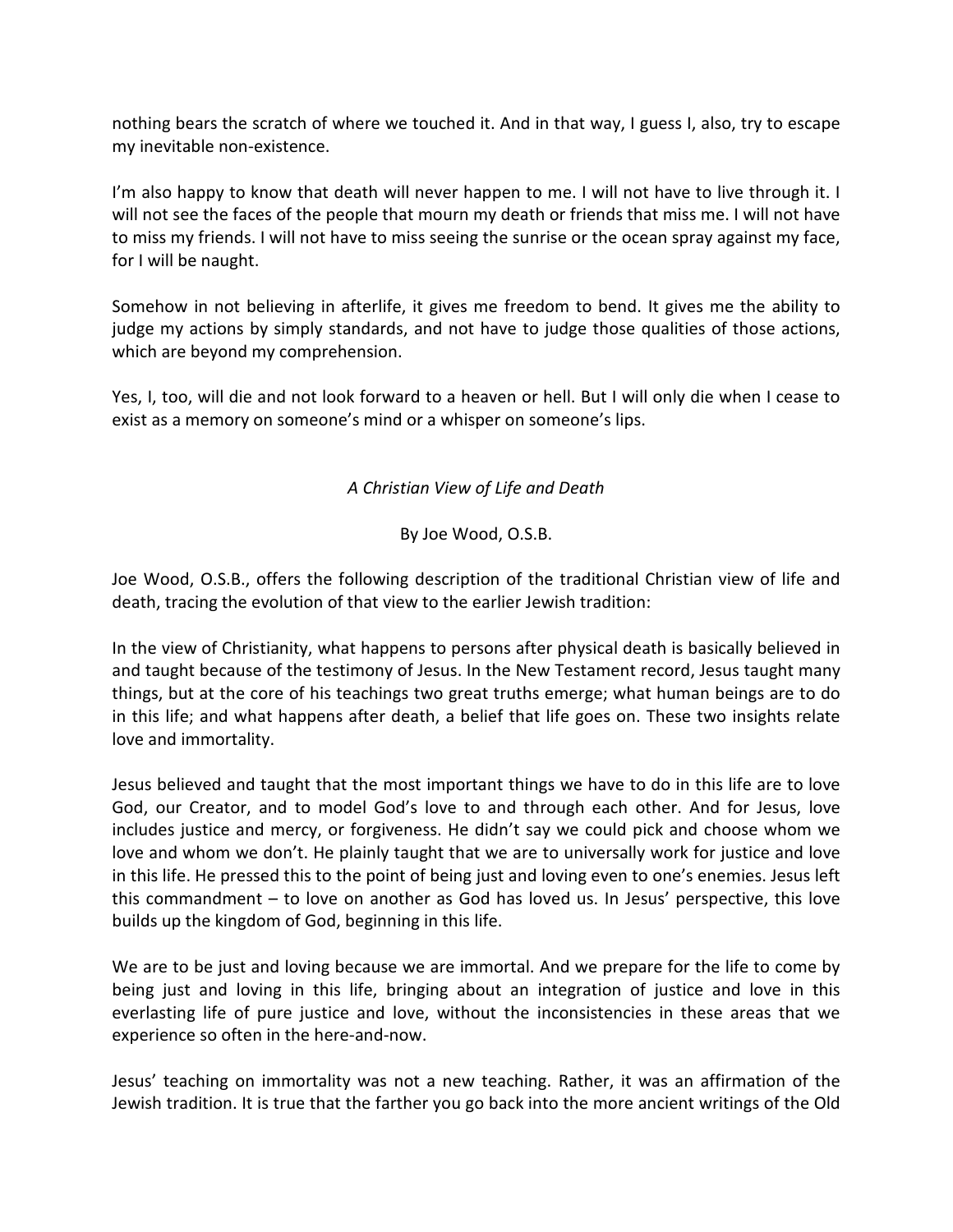Testament, the less clear idea you find of immortality in the sense of a loving union with God after death. There are two strands in the ancient writings; no life and shadowy death, after death. In Jesus' time and just previous to I, the two parties, the Pharisees and the Sadducees, represented views of immortality and no immortality, respectively. The Pharisee party, mostly represented by the scribes and doctors of law, were the chief interpreters of the law some years before Jesus' coming, during his lifetime and afterwards. They had slowly been coming to a realization of resurrection and going to God after death. When Jesus came, according to the New Testament record, he taught the doctrine of resurrection and final immortality; his own great personal event after his death was his resurrection.

So Christians have always traditionally believed, in faith, in a kind of life after death that is eternal, beautiful and good in ways that are undreamed of as compared with this life. They are taught to witness to the justice and love that are positively related to immortality. And Christians are taught that Jesus came to show us the way.

# Letter to Miss Hubbard

## By Benjamin Franklin

Benjamin Franklin wrote the following letter to a Miss Hubbard in 1756, condoling with her over the recent death of his brother, John Franklin:

I condole with you. We have lost a most dear and valuable relation. But it is the will of God and nature that these mortal bodies be laid aside when the soul is to enter into real life. This is rather an embryo state, a preparation for living. A man is not completely born until he is dead. Why, then, should we grieve that a new child is born among the immortals, a new member added to their happy society?

We are spirits. That bodies should be lent us while they can afford us pleasure, assist us in acquiring knowledge, or in doing good to our fellow-creatures, is a kind and benevolent act of God. When they become unfit for these purposes and afford us pain instead of pleasure, instead of an aid become an encumbrance, and answer none of the intentions for which they were given, it is equally kind and benevolent that a way is provided by which we may get rid of them. Death is that way. We ourselves, in some cases, prudently choose a partial death. A mangled, painful limb which cannot be restored we willingly cut off. He who plucks out a tooth parts with it freely, since the pain goes with it; and he who quits the whole body parts at once with all pains and possibilities of pains and diseases which it was liable to or capable of making him suffer.

Our friend and we are invited abroad on a party of pleasure which is to last forever. His chair was ready first and he is gone before us. We could not all conveniently start together, and why should you and I be grieved at this, since we are soon to follow and know where to find? Adieu.